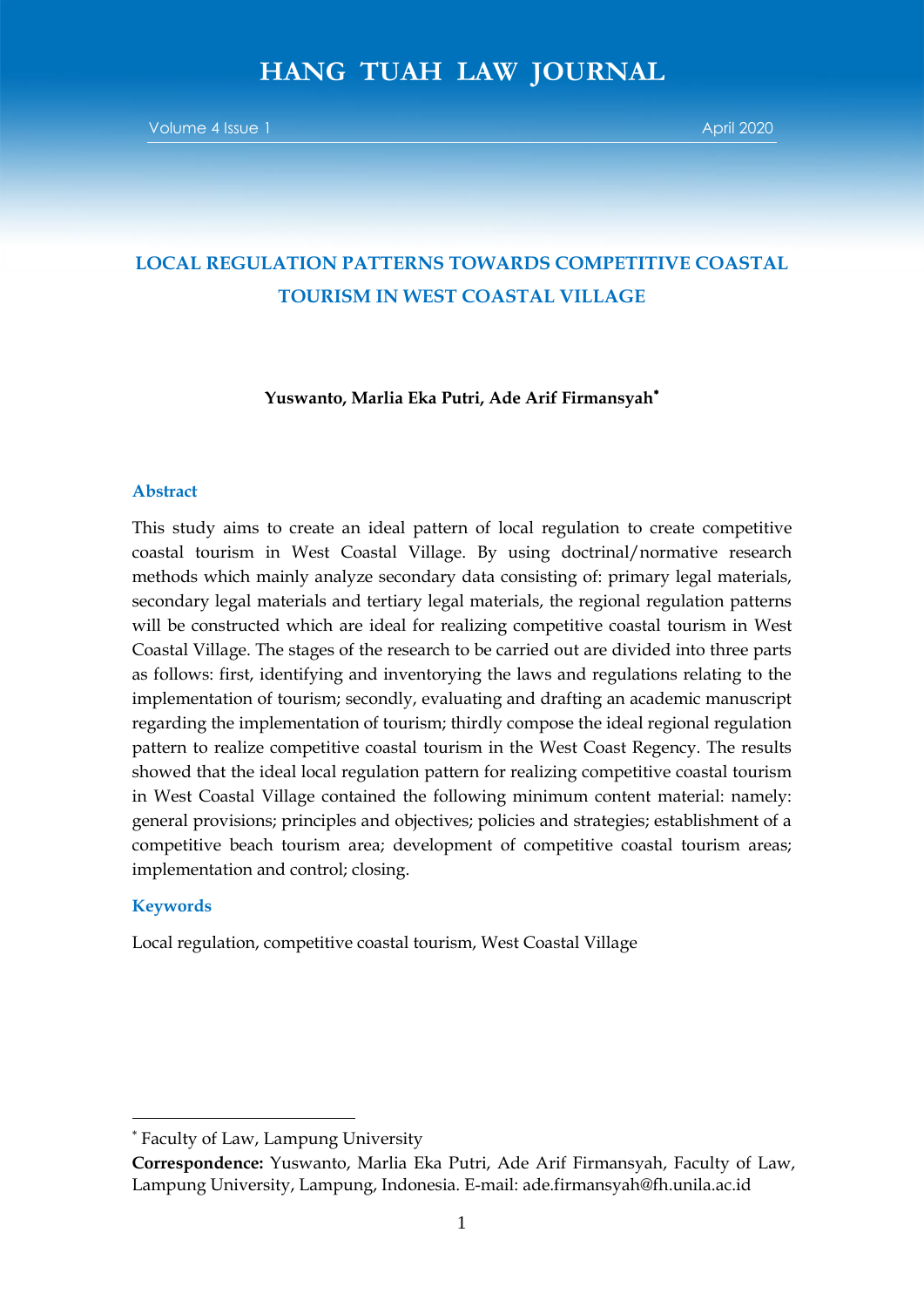## **Introduction**

Tourism is a variety of tourism activities and is supported by various facilities and services provided by the community, business people, the Government, and Local Government. The concept of tourism was born from the existence of human mobility from one place to another which became an interaction, became an economic driver, absorbed a lot of labor, encouraged the preservation of unique and scarce resources, promoted media, and improved the image of a country (Trisakti). The link between tourism and the economy is due to the potential of tourism that can generate income for the country, so tourism must be developed as a process of change for the better in which includes planning, implementation and control efforts, in the context of creating the desired added value. Thus, tourism activities must be utilized for development (Bagus, 1992/1993).

The tourism sector plays an important role in increasing economic growth, creating jobs, and reducing poverty. Tourism is also one of the fastest growing sectors. Based on a report published by the World Travel and Tourism Council (WTTC), in 2010 the tourism sector employed approximately 235 million people worldwide and contributed as much as 9.3 percent of global gross domestic product (GDP). In Indonesia, the tourism sector contributes 9.1 percent of GDP and directly and indirectly employs approximately 8.9 million people (multiplier effect).

When viewed from the amount of tourism revenue, or better known as foreign exchange, the total tourism revenue in 2017 amounted to 1.332 billion USD, an increase of around 9.2% from the previous year, which was 1.220 billion USD. The first rank of tourism revenue was the highest in the European region with a level of tourism revenue of 512 billion USD (38.4% of total revenue), followed by Asia Pacific with 390 billion USD (29.3% of total revenue), America with 326 billion USD (24.5% of total revenues), followed by the Middle East with 68 billion USD (5.1%) and finally Africa with 38 billion USD (2.9%).

The number of international tourists from year to year shows a positive trend. This is reinforced from the results of UNWTO projections, which state that an increase in the number of international tourists will continue to occur at least until 2030, as shown in Figure 8 to the side. International tourists will continue to grow and reach 1.8 billion in 2030.

Tourism development as part of national development has the aim of, among others, expanding business opportunities and employment. In line with the stages of national development, the implementation of national tourism development is carried out in a comprehensive, balanced, gradual, and sustainable manner. It seems clear that development in the field of tourism has the ultimate goal of increasing people's income, which in turn can improve people's welfare (Waluyo, 1993). Therefore, the development of national tourism needs to be increased, including local tourism. With the vigorous development of tourism, the government is trying to increase state revenues from the non-oil and gas sector.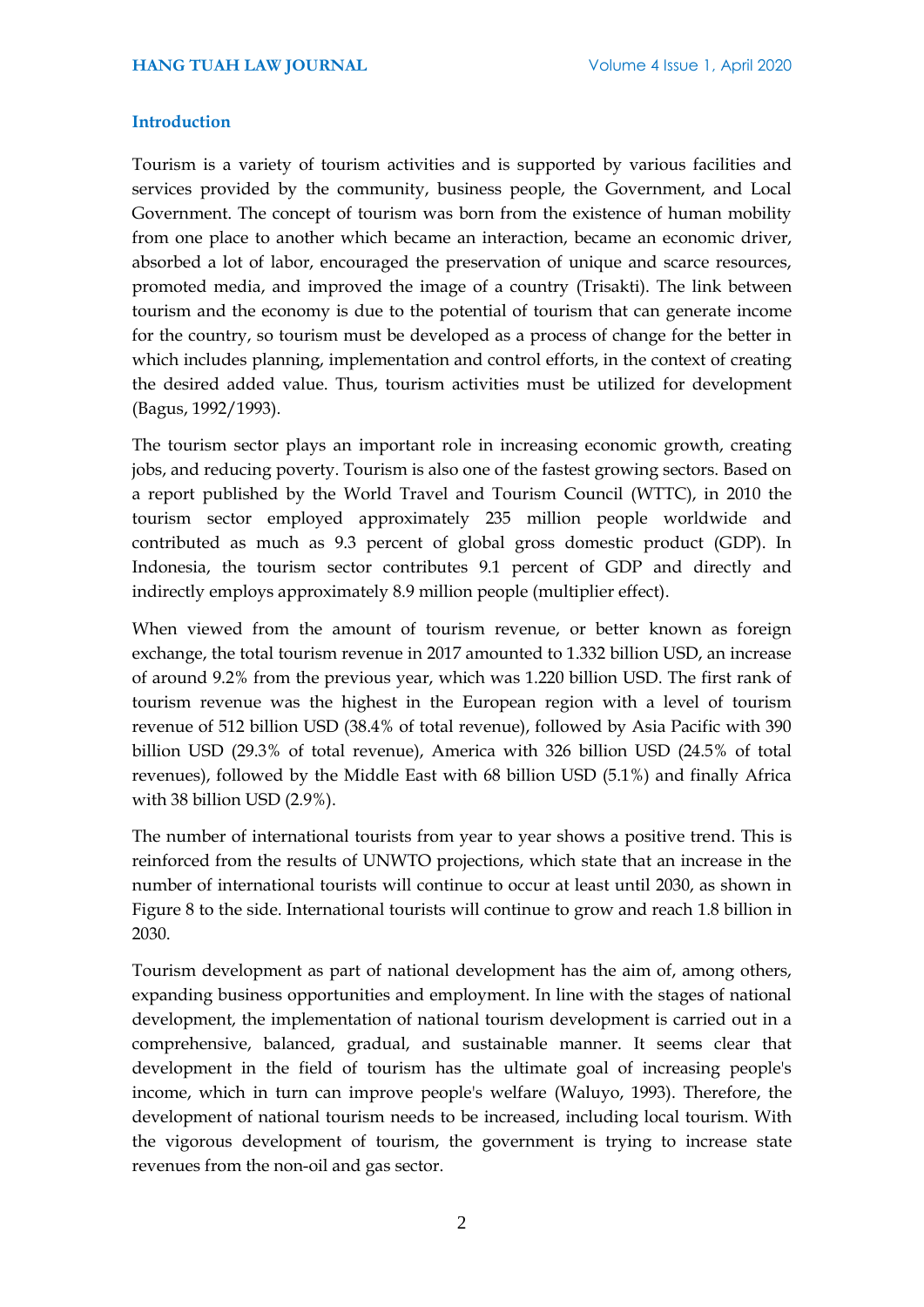As mandated in Law Number 10 of 2009 concerning Tourism, Article 18 confirms that "the Government and/or local Governments regulate and manage tourism affairs in accordance with statutory provisions. In addition, Article 12 paragraph (3) of Law Number 23 Year 2014 concerning Local Government has also regulated that one of the matters of concurrent government affairs includes tourism.

West Coastal Village as one of the local government entities also needs to make efforts in tourism especially the leading beach tourism. West Coastal Village is very rich in tourism potential that is spread in various regions or districts which are divided into several sectors including marine, religious or cultural tourism, ecotourism and event tourism. Of all these attractions, coastal tourism has its own attraction so that it is visited by both domestic and foreign tourists and tourist visits both domestic and foreign are relatively increasing every year.

One of the famous tourist destinations, Tanjung Setia Beach in West Coastal Village, is well known in foreign countries with its high waves and challenging surfing. Krui as the capital of the West Coastal Village has been known abroad as a surfing spot with the second best waves in the world after Hawaii. Currently foreign tourist arrivals reach more than 150,000 people per year. There are a number of surfing areas in Krui that are scattered in Tanjung Setia Beach, Mandiri, Labuhan Jukung, and Pugung Penengahan.

The development of the tourism sector in the Regency of Pesisir Barat should not only rely on destinations alone, but must be developed to realize competitive coastal tourism and present the ease and comfort of someone traveling. For this reason, a legal foundation is needed in creating competitive coastal tourism. This is inseparable that coastal tourism in West Coastal Village is essentially to improve the welfare of the Pesisir Barat community, so that the efforts and policies of the local government by issuing regulations in the form of local regulations to realize competitive coastal tourism are absolutely necessary.

Based on the background description that has been described above, the issues that will be further analyzed in this paper are: What is the ideal pattern of regional regulation to realize competitive coastal tourism in the West Coast Regency? And the purpose of this article is to produce an ideal local regulatory design to realize competitive coastal tourism in West Coastal Village.

# **Research Methods**

This paper is based on doctrinal/normative legal research that primarily examines national, sectoral and regional legislation governing the protection of sustainable food agriculture lands. The approach model used is statute and conceptual approach. Legal materials/data used are primary legal materials in the form of national, sectoral, and regional laws and secondary legal materials in the form of legal literature, scientific work, documents and previous research results related to the protection of sustainable agricultural land.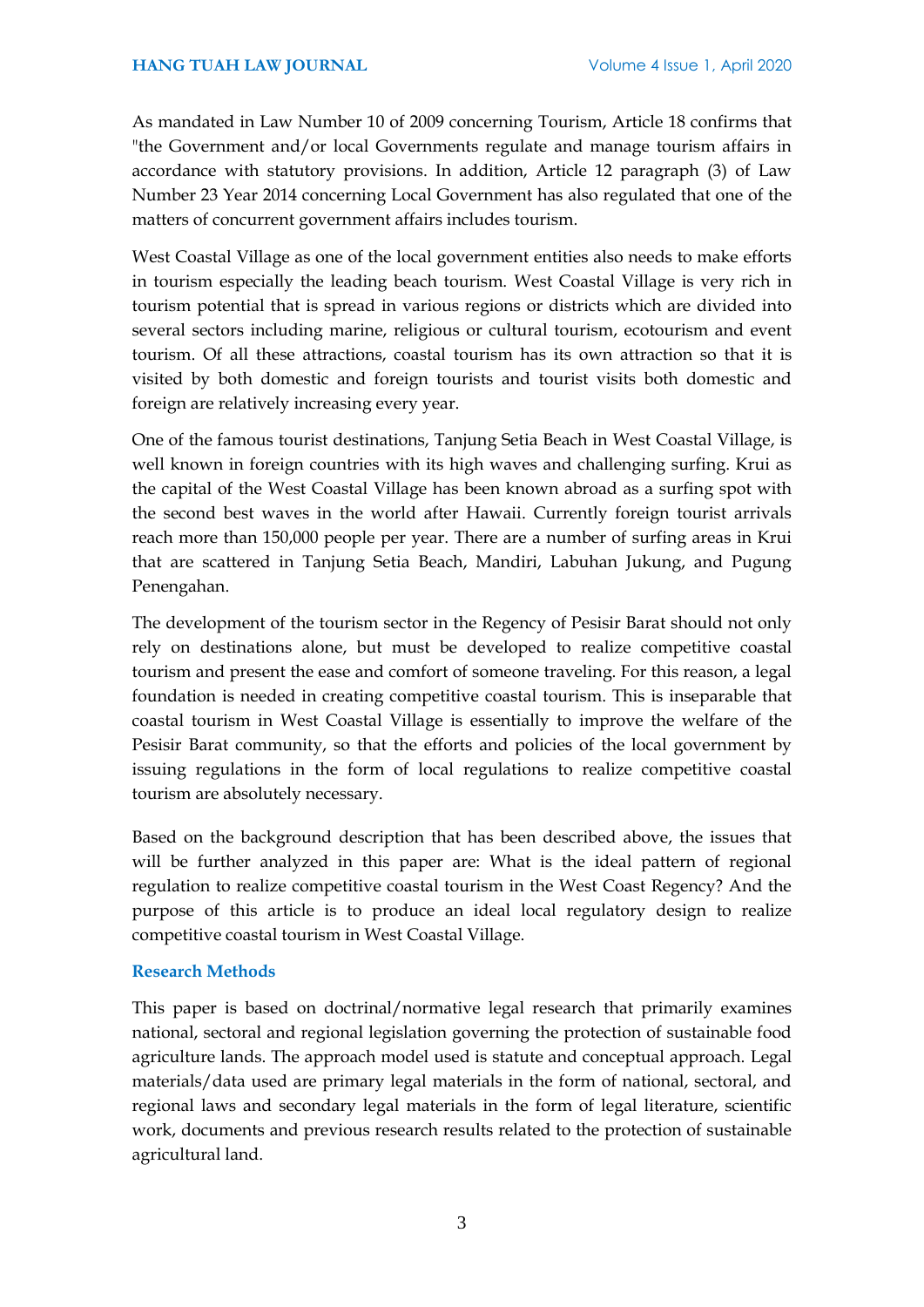Legal materials are collected through an inventory procedure and identification of laws and regulations, as well as classification and systematization of legal materials in accordance with the research problem. The legal materials and data collected are reexamined for completeness (editing), then classified and systematized thematically (according to the subject matter), for further analysis with deductive reasoning patterns.

# **Discussion**

The concept of competitive coastal tourism is the concept of tourism which is a combination of the concept of sustainability, the concept of tourism development, and the concept of sustainable development. The three concepts are the main basis in constructing a new concept, namely competitive coastal tourism.

The development of competitive coastal tourism is very suitable to be applied in West Coastal Village. The most prominent types of tourism in the West Coastal Village are marine tourism and ecotourism. This is reasonable because almost half of the length of the Regency area is coastal. And the beach is in direct contact with the Indian Ocean. So it's no wonder the waves on the beach are so high and become a very strong attraction for foreign and domestic tourists.

Once the tourism potential is huge, the West Coastal Village government must intervene in the development of this tourism. Especially must immediately make local regulations governing tourism. This is intended to maintain order, security and convenience for the community in managing the existing tourism potential. With clear regulations, it is easy for the community to obtain a tourism business permit.

Before elaborating further on the Material of Local Regulation Content which is ideal for realizing competitive coastal tourism, it is necessary to first describe the principle of drafting the Local Regulations on Tourism based on competitive coastal tourism that will be formed. It is expected to guarantee justice, expediency, order and prosperity. Legal ideals or *rechtsidee* grow in the community's value system of good and bad, their views on individual relationships and society and so on, including views on the unseen world. All of this is philosophical, meaning that it involves a view of the essence or nature of something. The law is expected to reflect the value system both as a means of protecting values and as a means of realizing it in people's behavior (Manan, 1992).

According to Rudolf Stammler, the ideal of law is the construction of the mind which is a necessity to direct the law to the ideals desired by society. Furthermore Gustav Radbruch, a legal philosopher like Stammler from the Neo-Kantian school, stated that the ideal of law serves as a regulatory and constructive measure. Without the ideals of law, the law will lose its meaning (Warasih, 2011).

In the formation of statutory regulations the process of the realization of the values contained in the ideals of the law into legal norms depends on the level of awareness and appreciation of these values by the legislators. The lack of awareness of these values can occur a gap between the ideals of law and legal norms made. One form of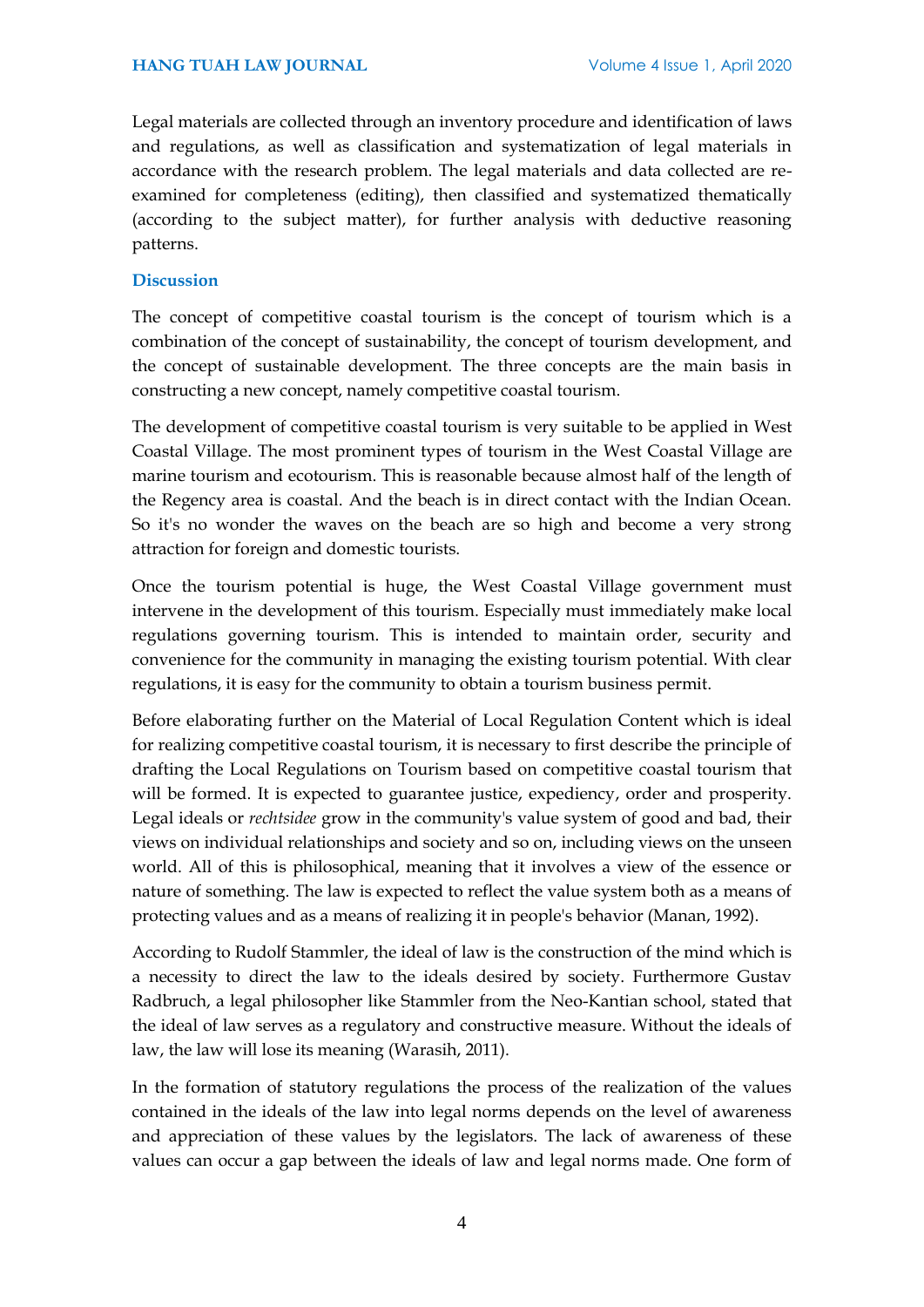embodiment of the ideals of law is through legal principles which will further serve as a touchstone for laws and regulations including local regulations.

Referring to Tisnanta (Tisnanta, 2009), in formulating a Perda it must be based on two legal regimes in the framework of consolidation and harmonization in the implementation of various laws and regulations in the regions. Local governments must be able to create an optimal and dynamic balance by mapping their authority in the delivery of services based on norms issued by the central government.

With regard to the description of the philosophical, sociological and juridical basis of the Local Regulation on Competitive Coastal Tourism which will be formed. According to Jimly Asshiddiqie (Asshiddiqie, 2006), the formation and application of a good rule must be based on philosophical, sociological, juridical, political and administrative aspects.

With regard to philosophical grounds, Bagir Manan states that in the formation of laws can produce a law that is tough and quality, the law must be based on the first legal basis (*juridische gelding*); second, the sociological foundation (*sociologische gelding*); the third philosophical foundation (*philosophical gelding*) (Manan, Dasar-dasar Konstitusional Peraturan Perundang-undangan Nasional, 1994).

In presenting the quality of the law, it is necessary to understand that national legal politics affect the national legal system as implied by Philippe Nonet and Philip Selznick in his book 'Law and Society in Transition: Toward Responsive Law', national legal politics aims at creating a rational national legal system, transparent, democratic, autonomous, and responsive to the development of people's aspirations and expectations, not a legal system that is oppressive, orthodox, and reductionistic (Dirdjosisworo, 1984).

The formation of laws and regulations, must refer to the basis for the formation of legislation or (*gesetzgebungslehre*), which includes juridical foundation. Every legal product must have a legal basis (*juridische gelding*). This juridical basis is very important in making legislation, especially Local Regulations (Halim & Putera, 2010). Local regulations are an element of legal products, so the principles of formation, and enforcement must contain legal values in general. In contrast to other social values, the nature of its legal value is generally binding and there is concrete accountability in the form of worldly sanctions when the value of the law is violated.

Local Regulations are one of the legal products, they must be generally binding and have effectiveness in terms of the imposition of sanctions. In the formation of Regional Regulations in accordance with the opinion of Bagir Manan must pay attention to several juridical requirements. Such requirements can be used as a legal basis, which is meant here are:

a. Created or formed by an authorized organ, means that a statutory regulation must be made by an official or agency that has the authority to do so. With the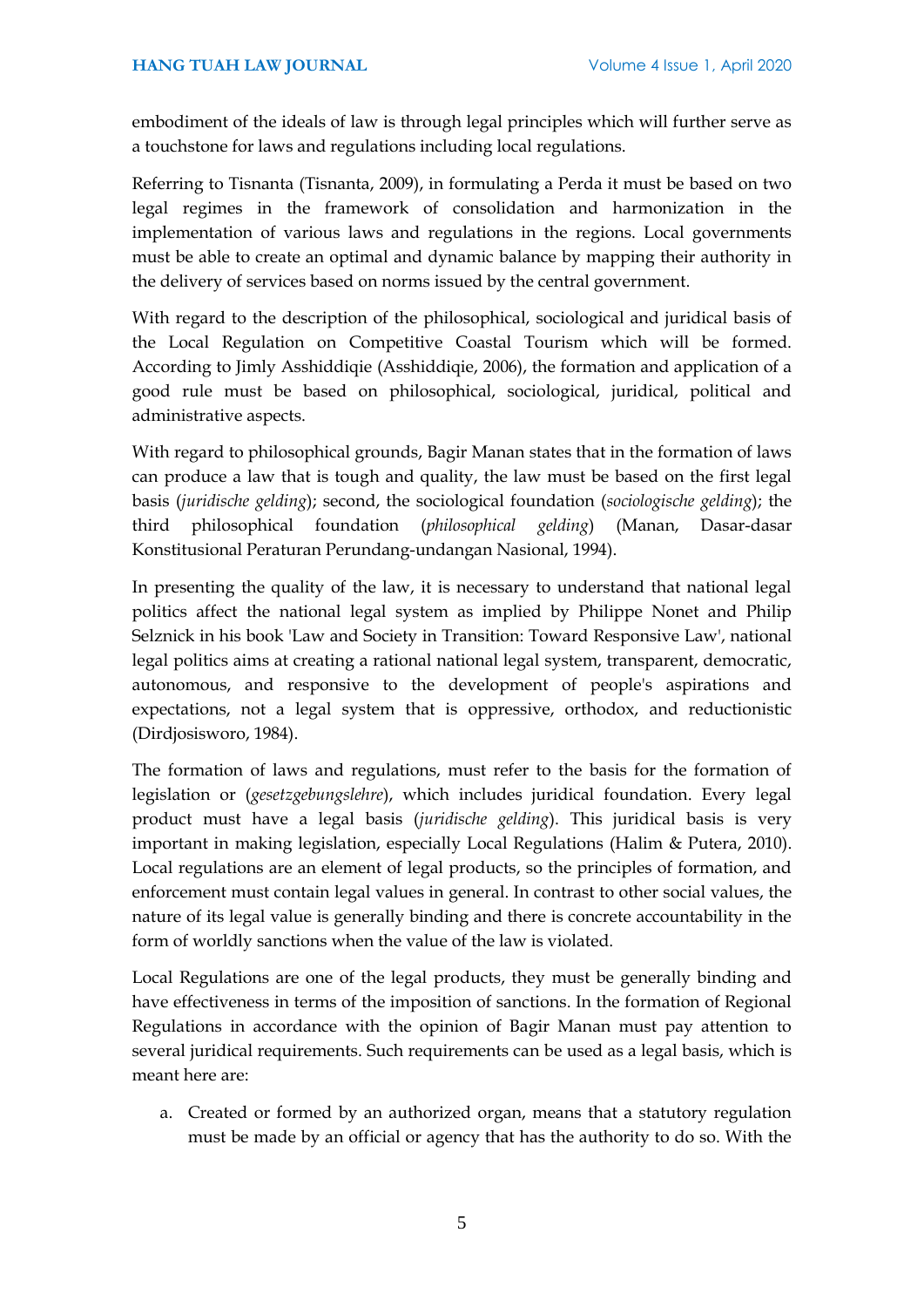consequences if these conditions are not heeded, the consequences of the law will be null and void (*van rechtswegenietig*).

- b. The conformity of the form/type of legislation with the material content that will be set, means that the form/type mismatch can be a reason to cancel the intended legislation.
- c. The existence of procedures and procedures that have been determined is the formation of a statutory regulation must go through procedures and procedures that have been determined.
- d. It should not be contradictory to the higher level legislation which is in accordance with the view of *Stufenbau* theory, legislation contains legal norms that are hierarchical in nature. This means a higher level statutory regulation is a *grundnorm* (basic norm) for lower level statutory regulations (Manan, Dasardasar Konstitusional Peraturan Perundang-undangan Nasional, 1994).

The sociological foundation emphasizes that every legal norm as outlined in the law must reflect the demands of the community's needs in accordance with the legal norms of society. Therefore, in the preamble, empirical considerations must be formulated properly so that a normative idea set forth in the law is truly based on the reality that lives in the community's legal awareness. Thus, the legal norms contained in the law can later be implemented as well as possible in the midst of the legal community it regulates.

Philippe Nonet and Philip Selznick suggested a responsive legal model that good law should offer something more than procedural justice. Good law must be competent and also fair; such a law should be able to recognize the public's desires and be committed to achieving substantive justice (Nonet & Selznick, 2008).

According to Syaukani and Thohari, (Syaukani & Thohari, 2008) if the law is built on a foundation that is not in accordance with the spiritual structure of the community, we can be sure that the community's resistance to the law will be very strong. Hart said (Hart, 2009) the existence of a legal system is a social phenomenon that always presents two aspects, which we must pay attention to so that our review of it becomes realistic. These aspects include attitudes and behavior in the form of recognition of regulations and also simpler attitudes and behaviors in the form of mere compliance or acceptance in silence. Because with the recognition that manifests in attitudes and behavior means a legal rule can be accepted by the community and has reached its complete form in the sociological aspect, because basically according to Gilissen and Gorle (Gilissen & Gorle, 2007) primary legal sources are the legal habits of the community.

The sociological foundation of the establishment of Local Regulations on Tourism based on Competitive Coastal Tourism is basically that tourism is a social and multidimensional problem with a variety of characteristics that must receive legal attention to maintain and develop the life of a dignified local community.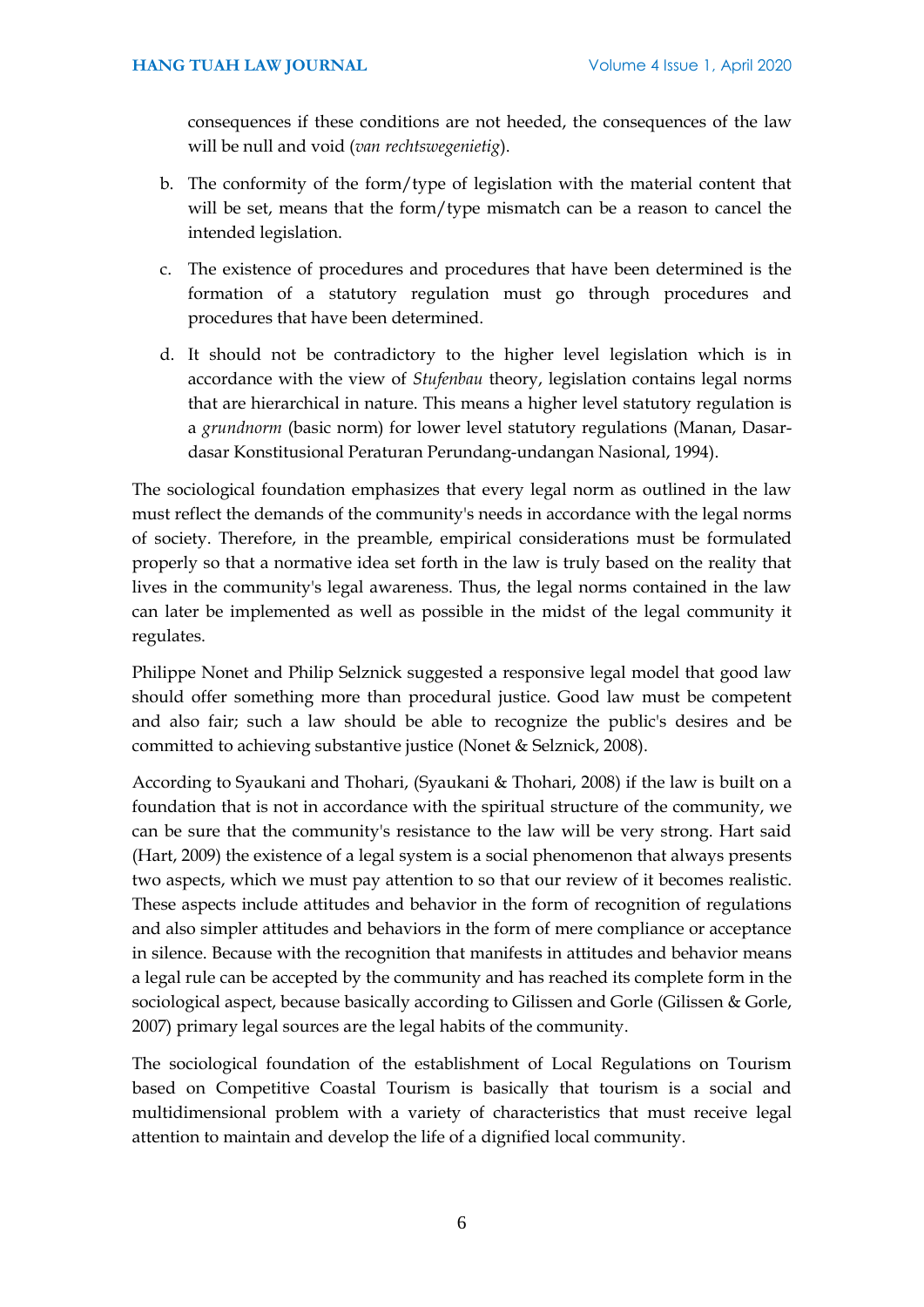Legally, the establishment of the Draft Local Regulation on Tourism Based on Competitive Coastal Tourism aims to overcome legal problems in the implementation of tourism. Legally the establishment of this draft regulation is based on the idea that in order to provide direction and legal certainty in tourism, there is a need for regulation on Competitive Coastal Based Tourism in the West Coastal Village.

In connection with this juridical foundation, there are 7 laws and regulations that are related to the establishment of this Competitive Coastal Based Tourism draft, namely:

- 1. 1945 National Constitution of the Republic of Indonesia;
- 2. Act Number 23, 2014 concerning Local Governance as amended with Act Number 9, 2015 concerning the Second Amendment on Act Number 23, 2014 concerning Local Governance;
- 3. Act Number 27, 2007 concerning Management of Coastal Areas and Small Islands;
- 4. Act Number 12, 2011 concerning Enactment of the Legislation;
- 5. Act Number 26, 2007 concerning Spatial Planning
- 6. Act Number 10, 2009 concerning Tourism
- 7. Government Regulation Number 50 Year 2011 concerning the National Tourism Development Master Plan for 2010-2025

Having previously outlined the principles and basis for the formation of the Draft Local Regulation on Tourism Based on Competitive Coastal Tourism, the next step is to formulate the content material consisting of components: the reach, direction of regulation, and the scope of the charge material. The description of the ideal content material is as follows:

The detailed chapters in this draft regulation will regulate the following matters: Chapter I general provisions; Chapter II principles and objectives; Chapter III policies and strategies; Chapter IV establishment of a competitive beach tourism area; Chapter V development of a competitive coastal tourism area; Chapter VI implementation and control; Chapter VII Concluding Provisions.

With regard to the reach of the Local Regulation on Tourism reaching regulatory matters relating to Tourism Based on Competitive Coastal Tourism in West Coastal Village.

The direction of regulation in this draft regulation is adjusted to the Direction of Local Tourism Development which includes: the principle of sustainable tourism development; orientation to growth efforts, increasing employment opportunities, reducing poverty, and preserving the environment; implemented with good governance; implemented in an integrated manner across sectors, across regions, and across actors; and implemented by encouraging public and private sector partnerships.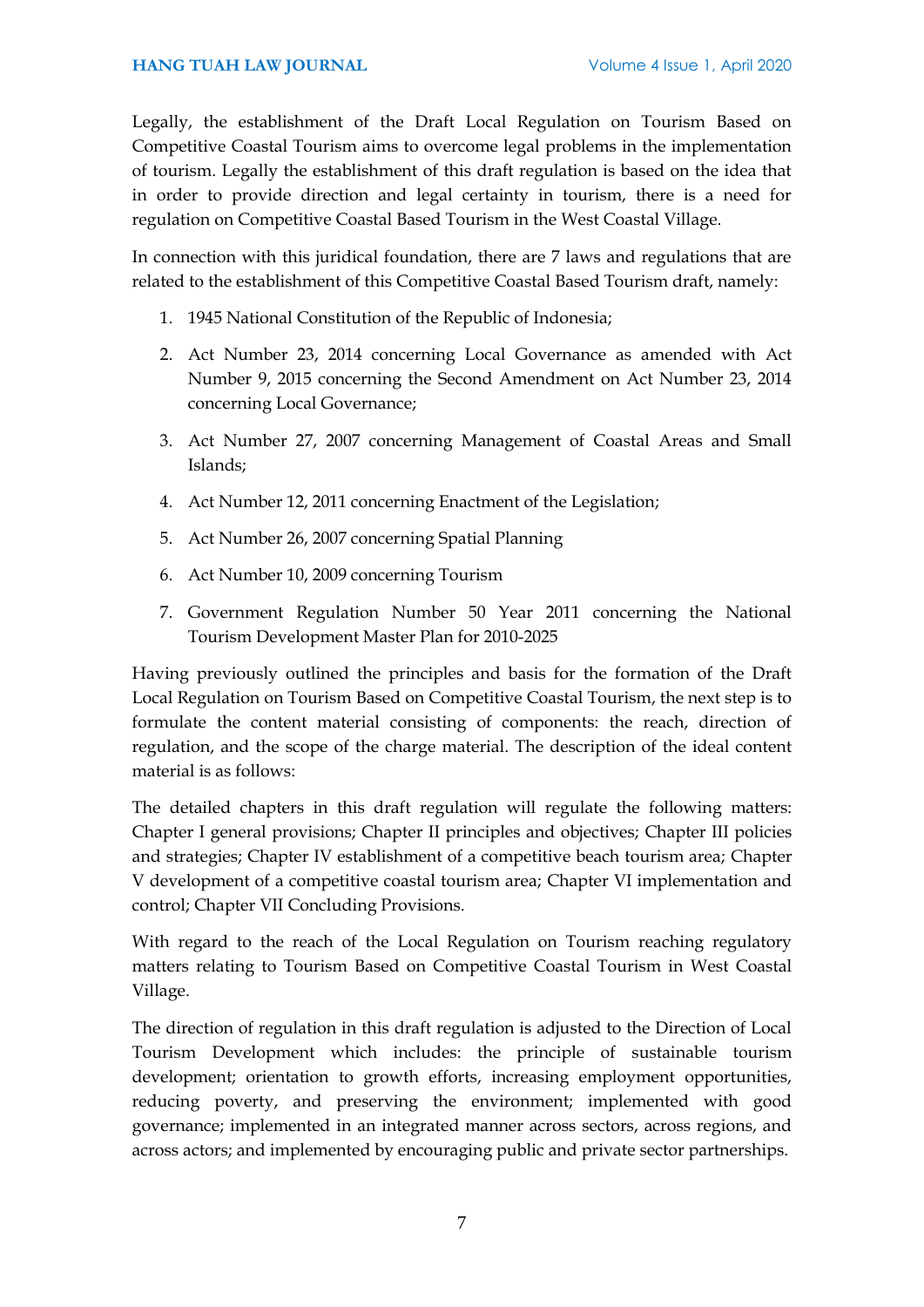# **HANG TUAH LAW JOURNAL** Volume 4 Issue 1, April 2020

The Local Regulation Draft of Tourism Based on Competitive Coastal Tourism above, philosophically must be based on *Hukum Pengayoman* so that the spirit of the legal regulation is relevant for the welfare of the community (Daniel S. Lev, in 1960*)*. According to Arief Sidharta, Pancasila as a legal ideal for realizing humanity, that is protect humans passively by preventing arbitrary actions, and actively by creating humane social conditions that enable the social process to take place naturally so that every human being has the broadest and equal opportunity to develop his full human potential. *Pengayoman* is carried out by efforts to realize (Sidharta, 2013):

- 1. Order that gives rise to predictability;
- 2. Peace;
- 3. Justice (distributive, commutative, vindicative, protective);
- 4. Social welfare and social justice; and fostering virtue based on divinity.

*Hukum Pengayoman* exists as a guarantee against the prevention of arbitrary actions by the government and the creation of humane social conditions both in a broader context and in tourism. With the construction of the Local Regulation on Competitive Coastal Tourism Based on elaboration in the regulatory chapters as in table three, what needs to be given special attention is on the synergy aspects of the implementation of its policies. The aspect of synergy between the local government, the community and the private sector plays an important role in contributing to the realization of ideal and competitive beach tourism.

The synergistic role of the various elements in an effort to realize competitive coastal tourism is as follows:

- 1. The regional government has a role in determining policies and rolling out programs that are pro-tourism based on competitive coastal tourism through a legal framework that is in line with the real needs of the villages concerned.
- 2. The private sector plays a role as a stakeholder in designing tourism development related to providing input and support for the realization of competitive coastal tourism in the region.
- 3. The community actively participates and provides input and suggestions in realizing competitive coastal tourism in accordance with their respective roles and positions.

With the design of local regulations that configure some of these elements, it is expected to be able to create competitive coastal tourism.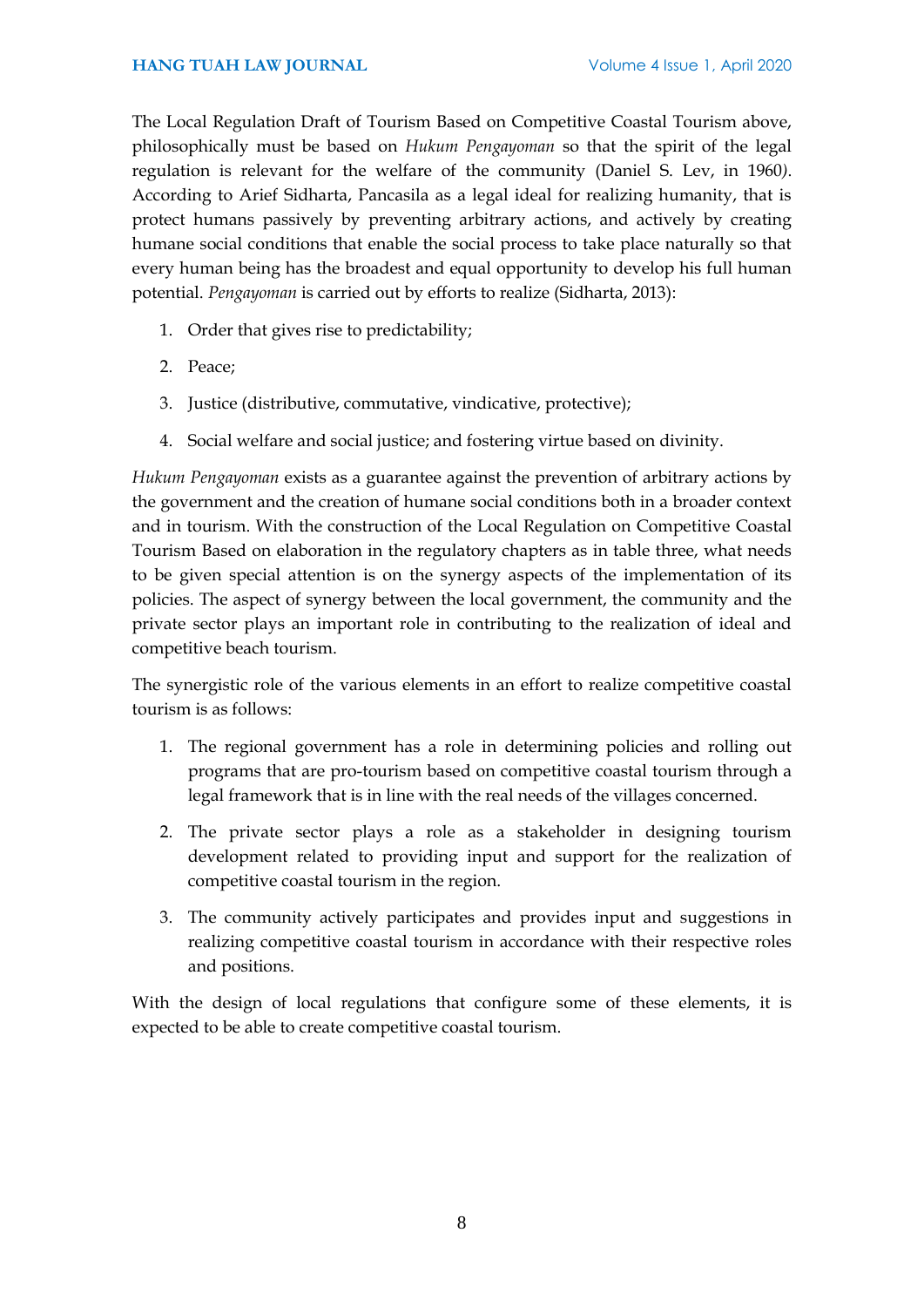## **Conclusion**

First, the local authority in constructing an ideal Local Regulation to realize competitive coastal tourism is obtained from two legal regimes at once, namely the local government legal regime outlined in Law No. 23 of 2014 concerning Local Government, and sectoral legal regimes in the field of tourism outlined in Law Number 10 of 2009 concerning Tourism. From the laws and regulations, the Local Government has the authority to make policies related to Tourism based on Competitive Coastal Tourism, one of which is in the form of local regulations as the basis of its legitimacy. The conceptual authority is an authority which is attributable because it is outlined directly by the Law. Second, the legal construction of a Competitive Coastal Tourism Based on Local Regulation as an effort to fulfill the rights of the community must be based on philosophical, sociological and juridical considerations in its formation. Concerning the contents of the Local Regulation at least 7 (seven) things, namely: general provisions; principles and objectives, policies and strategies; establishment of a competitive coastal tourism area; development of competitive coastal tourism areas; implementation and control; closing. The synergistic role of these various elements in Competitive Coastal Based Tourism is as follows: Local governments have a role in determining policies and rolling out programs that are pro to Competitive Coastal Based Tourism through a legal framework that is in line with the real needs of the villages concerned; the private sector plays a stakeholder role in providing input and support for the sustainability of Competitive Coastal Tourism in the region; and the community actively participates and provides input and suggestions in Competitive Coastal Tourism in accordance with their respective roles and positions.

## **References**

Asshiddiqie, J. (2006). *Perihal Undang-Undang.* Jakarta: Konstitusi Press.

- Bagus, I. G. (1992/1993). Hubungan Pariwisata dengan Budaya di Indonesia, Prospek, dan Masalahnya. *Kumpulan Makalah Kongres Kebudayaan 1991* (p. 123). Jakarta: Depdikbud.
- Dirdjosisworo, S. (1984). *Pengantar Ilmu Hukum.* Jakarta: Rajawali Pers.
- Gilissen, J., & Gorle, F. (2007). *Sejarah Hukum.* Bandung: PT Refika Aditama.
- Halim, H., & Putera, K. R. (2010). *Cara Praktis Menyusun & Merancang Peraturan Daerah; Suatu Kajian Teoritis & Praktis Disertai Manual; Konsepsi Teoritis Menuju Artikulasi Empiris.* Jakarta: Kencana Prenada Media Group.
- Hart, H. (2009). *Konsep Hukum (The Concept of Law).* Bandung: Nusamedia.
- Lev, D. S. (1965). The Lady and the Banyan Tree: Civil-Law Change in Indonesia. *The American Journal of Comparative Law*, 282.
- Manan, B. (1992). *Dasar-dasar Perundang-undangan Indonesia.* Jakarta: IN-HILL-Co.
- Manan, B. (1994). *Dasar-dasar Konstitusional Peraturan Perundang-undangan Nasional.* Padang: Fakultas Hukum Universitas Andalas.